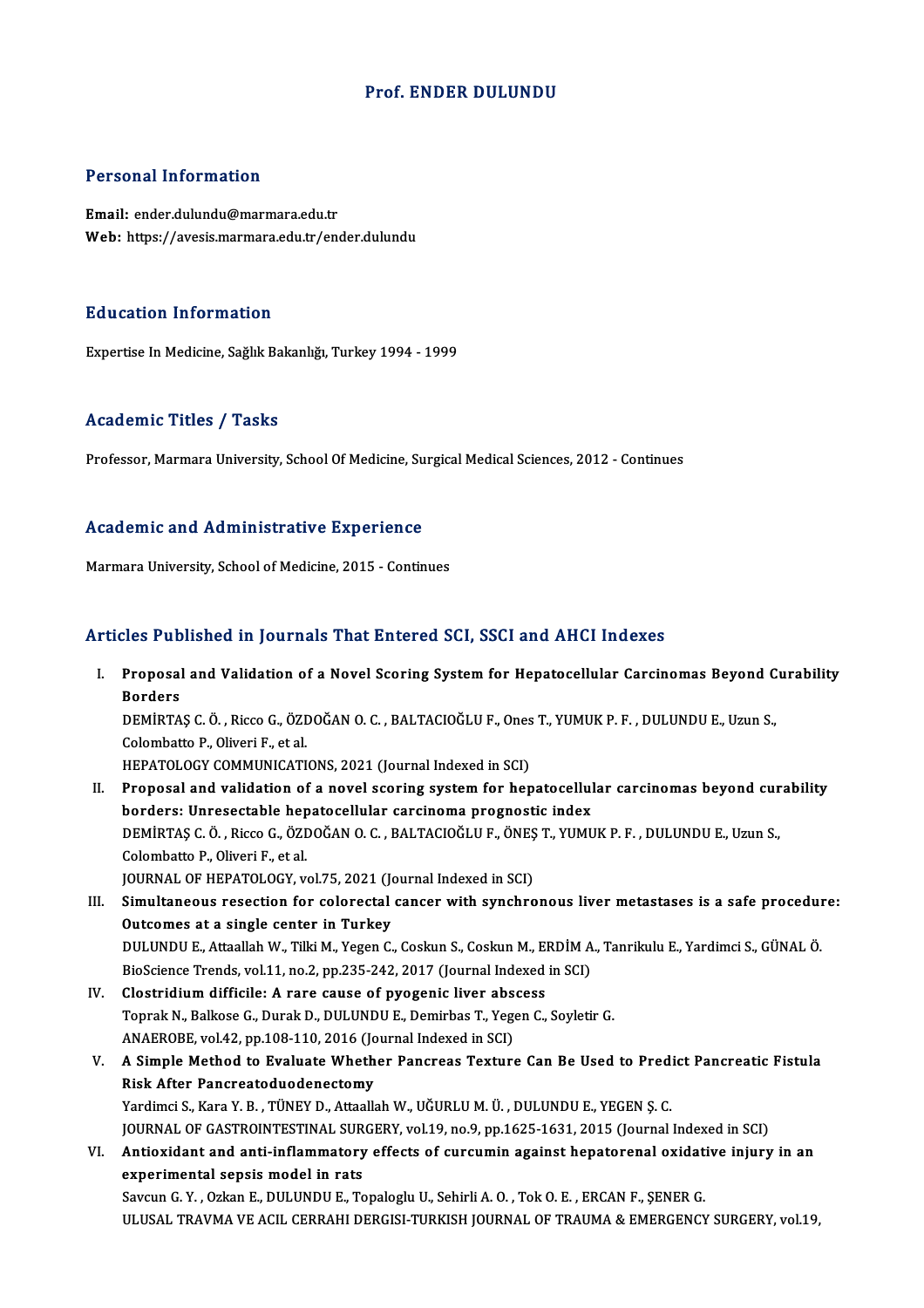no.6,pp.507-515,2013 (Journal Indexed inSCI)

- no.6, pp.507-515, 2013 (Journal Indexed in SCI)<br>VII. Locally advanced pseudopapillary neoplasm of the pancreas in a male patient: A case report no.6, pp.507-515, 2013 (Journal Indexed in SCI)<br>Locally advanced pseudopapillary neoplasm of the pancreas in a<br>Attaallah W., Javadov M., Ayranci F. G. , FİLİNTE D., DULUNDU E., Yegen C.<br>Journal of the Pengrees vol 14 no.4 Locally advanced pseudopapillary neoplasm of the pancreas in a male patient: A<br>Attaallah W., Javadov M., Ayranci F. G. , FILINTE D., DULUNDU E., Yegen C.<br>Journal of the Pancreas, vol.14, no.4, pp.438-441, 2013 (Journal Ind Attaallah W., Javadov M., Ayranci F. G. , FILINTE D., DULUNDU E., Yegen C.<br>Journal of the Pancreas, vol.14, no.4, pp.438-441, 2013 (Journal Indexed in SCI Expanded)<br>VIII. Protective Effects of Lycopene on Cerulein-Induced
- Journal of the Pancreas, vol.14, no.4, pp.438-441, 2013 (Journal Indexed in SCI Expanded)<br>Protective Effects of Lycopene on Cerulein-Induced Experimental Acute Pancrea<br>Ozkan E., Akyuz C., Dulundu E., Topaloglu U., Sehirli Protective Effects of Lycopene on Cerulein-Induced Experimental Acute Pancreatit<br>Ozkan E., Akyuz C., Dulundu E., Topaloglu U., Sehirli A. O. , ERCAN F., ŞENER G.<br>JOURNAL OF SURGICAL RESEARCH, vol.176, no.1, pp.232-238, 201 JOURNAL OF SURGICAL RESEARCH, vol.176, no.1, pp.232-238, 2012 (Journal Indexed in SCI)
- IX. Caffeic acid phenethyl ester (CAPE) prevents methotrexate-induced hepatorenal oxidative injury in rats

```
Cakir T., Ozkan E., Dulundu E., Topaloglu U., Sehirli A. O., ERCAN F., Sener E., ŞENER G.
r<mark>ats</mark><br>Cakir T., Ozkan E., Dulundu E., Topaloglu U., Sehirli A. O. , ERCAN F., Sener E., ŞENER G.<br>JOURNAL OF PHARMACY AND PHARMACOLOGY, vol.63, no.12, pp.1566-1571, 2011 (Journal Indexed in SCI)<br>Penefisial effects of alpha
```
- X. Beneficial effects of alpha lipoic acid on cerulein-induced experimental acute pancreatitis in rats JOURNAL OF PHARMACY AND PHARMACOLOGY, vol.63, no.12, pp.1566-1571, 2011 (Journal)<br>Beneficial effects of alpha lipoic acid on cerulein-induced experimental acute p<br>Bulut N. E. , Ozkan E., Ekince O., Dulundu E., Topaloglu U. Beneficial effects of alpha lipoic acid on cerulein-induced experimental acute pancreatitis in rats<br>Bulut N. E. , Ozkan E., Ekince O., Dulundu E., Topaloglu U., Sehirli A. O. , ERCAN F., ŞENER G.<br>ULUSAL TRAVMA VE ACIL CERR Bulut N. E. , Ozkan E., Ekince O., Dulundu E., Topal<br>ULUSAL TRAVMA VE ACIL CERRAHI DERGISI-TU<br>no.5, pp.383-389, 2011 (Journal Indexed in SCI)<br>Protective Petential of Menteluliest Assinct ULUSAL TRAVMA VE ACIL CERRAHI DERGISI-TURKISH JOURNAL OF TRAUMA & EMERGENCY SURGE<br>no.5, pp.383-389, 2011 (Journal Indexed in SCI)<br>XI. Protective Potential of Montelukast Against Hepatic Ischemia/Reperfusion Injury in Rats<br>
- no.5, pp.383-389, 2011 (Journal Indexed in SCI)<br>Protective Potential of Montelukast Against Hepatic Ischemia/Reperfusion Injury in Ra<br>Oezkan E., Yardimci S., Dulundu E., Topaloglu U., Sehirli O., ERCAN F., Velioglu-Oeguenc Protective Potential of Montelukast Against Hepatic Ischemia/Reperfusion Injury i<br>Oezkan E., Yardimci S., Dulundu E., Topaloglu U., Sehirli O., ERCAN F., Velioglu-Oeguenc A., Sen<br>JOURNAL OF SURGICAL RESEARCH, vol.159, no.1 Oezkan E., Yardimci S., Dulundu E., Topaloglu U., Sehirli O., ERCAN F., Velioglu-Oeguenc A., Sen<br>JOURNAL OF SURGICAL RESEARCH, vol.159, no.1, pp.588-594, 2010 (Journal Indexed in SCI)<br>XII. Grape seed extract treatment redu
- JOURNAL OF SURGICAL RESEARCH, vol.159, no.1, pp.588-594, 3<br>Grape seed extract treatment reduces hepatic ischemia-<br>Sehirli O., Ozel Y., Dulundu E., Topaloglu U., ERCAN F., ŞENER G.<br>PHYTOTHERAPY RESEARCH xol.22, no.1, np.43. Grape seed extract treatment reduces hepatic ischemia-reperfusion injul<br>Sehirli O., Ozel Y., Dulundu E., Topaloglu U., ERCAN F., ŞENER G.<br>PHYTOTHERAPY RESEARCH, vol.22, no.1, pp.43-48, 2008 (Journal Indexed in SCI)<br>Crape s Sehirli O., Ozel Y., Dulundu E., Topaloglu U., ERCAN F., ŞENER G.<br>PHYTOTHERAPY RESEARCH, vol.22, no.1, pp.43-48, 2008 (Journal Indexed in SCI)<br>XIII. Grape seed extract reduces oxidative stress and fibrosis in experimen
- Dulundu E., Ozel Y., Topaloglu U., Toklu H., Ercan F., Gedik N., Sener G. Grape seed extract reduces oxidative stress and fibrosis in experimental biliary obstruction<br>Dulundu E., Ozel Y., Topaloglu U., Toklu H., Ercan F., Gedik N., Sener G.<br>JOURNAL OF GASTROENTEROLOGY AND HEPATOLOGY, vol.22, no. Dulundu E., Ozel Y., Topaloglu U., Toklu H., Ercan F., Gedik N., Sener G.<br>JOURNAL OF GASTROENTEROLOGY AND HEPATOLOGY, vol.22, no.6, pp.885-892, 2007 (<br>XIV. Alpha-lipoic acid protects against hepatic ischemia-reperfusion in
- JOURNAL OF GASTROENTEROLOGY AND HEPATOLOGY, vol.22, no.6, p<br>Alpha-lipoic acid protects against hepatic ischemia-reperfusio<br>Dulundu E., Ozel Y., Topaloglu U., Sehirli O., Ercan F., Gedik N., Sener G.<br>PHAPMACOLOGY, vol.79, n XIV. Alpha-lipoic acid protects against hepatic ischemia-reperfusion injury in rats<br>Dulundu E., Ozel Y., Topaloglu U., Sehirli O., Ercan F., Gedik N., Sener G.<br>PHARMACOLOGY, vol.79, no.3, pp.163-170, 2007 (Journal Indexed

## Articles Published in Other Journals

The Published in Other Journals<br>I. Analysis of the publishing rate and the number of citations of general surgery dissertations<br>ÖZKAN E. VU DIZ M.K., CAKIR T. CÜNAY E. FRIS G. DULUNDU E. TORALOČLU Ü SEC 1 denoncu in Other Journals<br>Analysis of the publishing rate and the number of citations of general su<br>ÖZKAN E., YILDIZ M. K. , ÇAKIR T., GÜNAY E., ERİŞ C., DULUNDU E., TOPALOĞLU Ü.<br>Turkish Journal of Surgowy val 22, no Analysis of the publishing rate and the number of citations of general surgery dissert<br>ÖZKAN E., YILDIZ M. K. , ÇAKIR T., GÜNAY E., ERİŞ C., DULUNDU E., TOPALOĞLU Ü.<br>Turkish Journal of Surgery, vol.33, no.1, pp.33-36, 2017 Turkish Journal of Surgery, vol.33, no.1, pp.33-36, 2017 (Refereed Journals of Other Institutions)<br>Books & Book Chapters

- OOks & Book Chapters<br>I. KARACİĞERİN SELİM LEZYONLARI ve RASTLANTISAL KİTLELERİNE YAKLAŞIM<br>DIJI UNDU E LE & BUCK<br>KARACİĞER<br>DULUNDU E.<br>in: TÜRK CER DULUNDU E.<br>in: TÜRK CERRAHİ DERNEĞİ YETERLİLİK (BOARD) OKULU DERS NOTLARI, Ozcelik Mehmet Faik, Editor, Bayt, DULUNDU E.<br>in: TÜRK CERRAHİ DERNE<br>Ankara, pp.501-506, 2018<br>KARACİČER TÜMÖRLER
- II. KARACİĞER TÜMÖRLERİ<br>DULUNDU E. Ankara, pp.50<br><mark>KARACİĞER</mark><br>DULUNDU E.<br>in: TÜPK CER

in: TÜRK CERRAHİ DERNEĞİ YETERLİLİK (BOARD) OKULU DERS NOTLARI, Ozcelik Mehmet Faik, Editor, Bayt, Ankara,pp.507-513,2018

## Refereed Congress / Symposium Publications in Proceedings

I. Perkütan apse drenajı için başvuran genç hastada insidental olarak saptanan yüksek displazili biliyer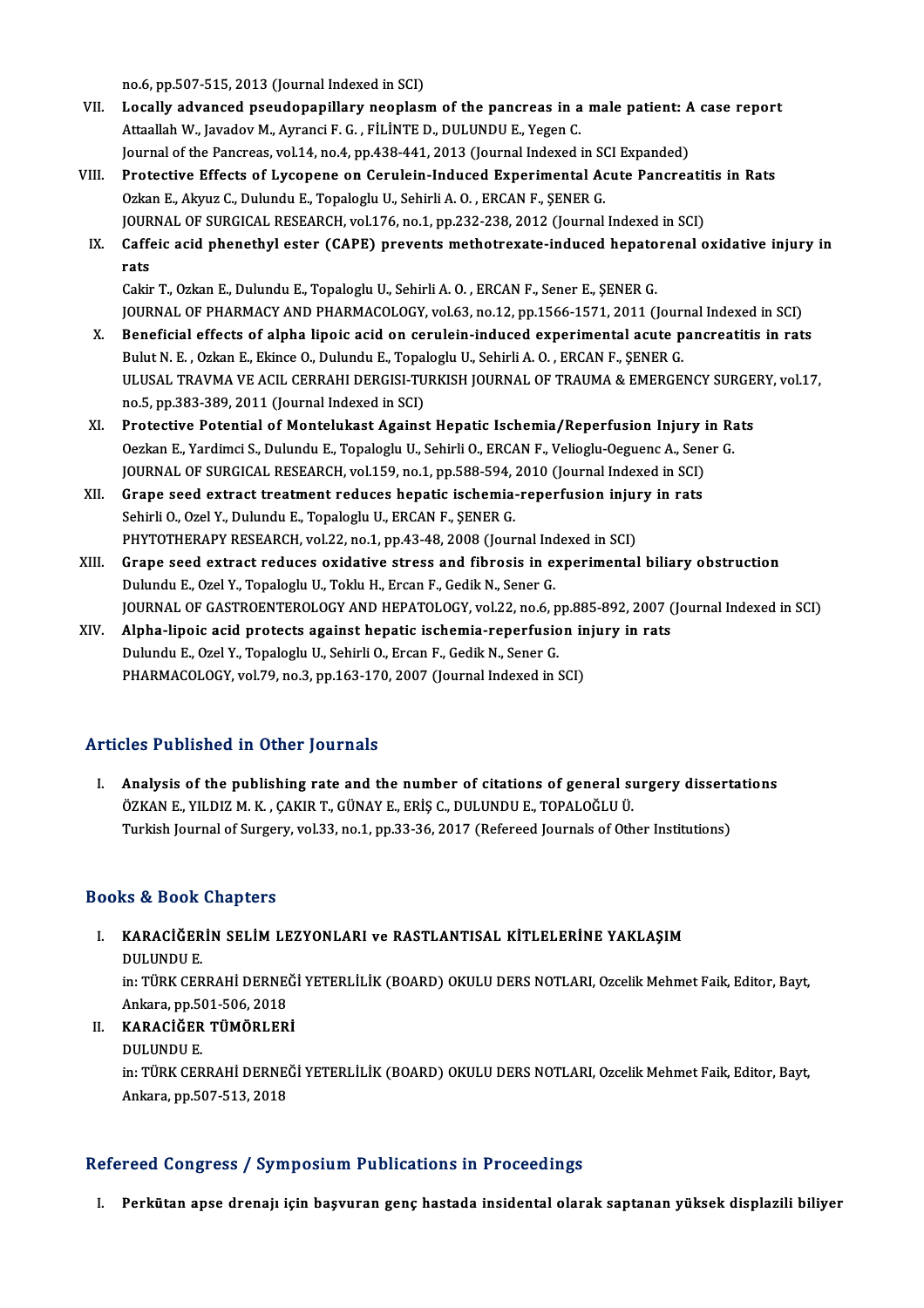kistadenom DURANY.,SASANİH.,DULUNDUE.,GÖNENK.A. ,BERBEROĞLUG. kistadenom<br>DURAN Y., SASANİ H., DULUNDU E., GÖNEN K. A. , BERBEROĞLU G.<br>40. ULUSAL RADYOLOJİ KONGRESİ, Antalya, Turkey, 5 - 10 November 2019<br>Pankrestik EUS, İJAS önneklemelerinin Tenyesl limitleri Nelendir? DURAN Y., SASANİ H., DULUNDU E., GÖNEN K. A. , BERBEROĞLU G.<br>40. ULUSAL RADYOLOJİ KONGRESİ, Antalya, Turkey, 5 - 10 November 201<br>II. Pankreatik EUS-İİAS örneklemelerinin Tanısal limitleri Nelerdir?<br>ISCÖR İ S. ERRABUT SEVEN 40. ULUSAL RADYOLOJİ KONGRESİ, Antalya, Turkey, 5 - 10 Novemb<br>Pankreatik EUS-İİAS örneklemelerinin Tanısal limitleri Nelen<br>İŞGÖR İ. Ş. , ERBARUT SEVEN İ., ERGELEN R., DULUNDU E., BAĞCI P.<br>8. Ulusal Sitanatalaji Kansresi Tu Pankreatik EUS-İİAS örneklemelerinin Tanısal limitleri N<br>İŞGÖR İ. Ş. , ERBARUT SEVEN İ., ERGELEN R., DULUNDU E., BAĞO<br>8. Ulusal Sitopatoloji Kongresi, Turkey, 14 - 16 December 2018<br>Pankreas İİAP tanısında yaymalar mı büsre IŞGÖR İ. Ş. , ERBARUT SEVEN İ., ERGELEN R., DULUNDU E., BAĞCI P.<br>8. Ulusal Sitopatoloji Kongresi, Turkey, 14 - 16 December 2018<br>III. Pankreas İİAB tanısında yaymalar mı hücre bloklarımı daha faydalı?<br>ISCÖR İ. S. POZKUPTLAR 8. Ulusal Sitopatoloji Kongresi, Turkey, 14 - 16 December 2018<br>Pankreas IIAB tanısında yaymalar mı hücre blokları mı da<br>İŞGÖR İ. Ş. , BOZKURTLAR E., ERGELEN R., DULUNDU E., BAĞCI P.<br>8. ulusal sitopatalaji kongresi Turkey, Pankreas İİAB tanısında yaymalar mı hücre blokları mı<br>İŞGÖR İ. Ş., BOZKURTLAR E., ERGELEN R., DULUNDU E., BAĞCI<br>8. ulusal sitopatoloji kongresi, Turkey, 14 - 16 December 2018<br>pankreatik eve ijab örneklerinin tanısal limitl IŞGÖR İ. Ş., BOZKURTLAR E., ERGELEN R., DULUNDU E., BAĞCI P.<br>8. ulusal sitopatoloji kongresi, Turkey, 14 - 16 December 2018<br>IV. pankreatik eus-iiab örneklerinin tanısal limitleri nelerdir<br>ISCÖR İ. S. ERRARUT SEVEN İ. ERCEL 8. ulusal sitopatoloji kongresi, Turkey, 14 - 16 December 2018<br>pankreatik eus-iiab örneklerinin tanısal limitleri nelerdir<br>İŞGÖR İ. Ş. , ERBARUT SEVEN İ., ERGELEN R., DULUNDU E., BAĞCI P.<br>8. ulusal sitopatoloji kongresi, T pankreatik eus-iiab örneklerinin tanısal limitleri nelerd<br>İŞGÖR İ. Ş. , ERBARUT SEVEN İ., ERGELEN R., DULUNDU E., BAĞ<br>8. ulusal sitopatoloji kongresi, Turkey, 14 - 16 December 2018<br>Pankrees İnse İğne Asnivesyon Sitelejiler V. Pankreas İnce İğne Aspirasyon Sitolojilerinin (İİAS) tanısında 'xx'xxYaymalar mı, Hücre Blokları (HB) mı daha faydalı?'xx'xx Pankreas İnce İğne Aspirasyon Sitolojilerinin (İİAS) tanıs<br>(HB) mı daha faydalı?'xx'xx<br>İŞGÖR İ. Ş. , BOZKURTLAR E., ERGELEN R., DULUNDU E., BAĞCI P.<br>8. Ulucel Sitonateleji Kongresi Turkey 14, 16 Desember 2018 (HB) mı daha faydalı?'xx'xx<br>İŞGÖR İ. Ş. , BOZKURTLAR E., ERGELEN R., DULUNDU E., BAĞCI I<br>8. Ulusal Sitopatoloji Kongresi, Turkey, 14 - 16 December 2018<br>Pankrestik EUS UAS Onneklemelerinin Tansal Limitleri N VI. Pankreatik EUS-IIAS Orneklemelerinin Tansal Limitleri Nelerdir 8. Ulusal Sitopatoloji Kongresi, Turkey, 14 - 16 December 2018 Pankreatik EUS-IIAS Orneklemelerinin Tansal Limitleri Nelerdir<br>Isgor I. S. , Erbarut Seven I., ERGELEN R., DULUNDU E., Bagci P.<br>8.Ulusal Sitopatoloji Kongresi, İzmir, Turkey, 14 - 16 December 2018, pp.78<br>Pankreasin Inse Is Isgor I. S. , Erbarut Seven I., ERGELEN R., DULUNDU E., Bagci P.<br>8.Ulusal Sitopatoloji Kongresi, İzmir, Turkey, 14 - 16 December 2018, pp.78<br>VII. Pankreasin Ince Igne Aspirasyon Sitolojilerinin (IIAS) Tanisinda Yaymala 8.Ulusal Sitopato<br>Pankreasin Inc<br>Daha Faydali?<br>Isser I.S., POZK Pankreasin Ince Igne Aspirasyon Sitolojilerinin (IIAS) T<br>Daha Faydali?<br>Isgor I. S., BOZKURTLAR E., ERGELEN R., DULUNDU E., Bagci P.<br>9 Ulusel Sitonatoloji Kongresi, İsmir Turkey 14, 16 December 8. Daha Faydali?<br>19. Isgor I. S. , BOZKURTLAR E., ERGELEN R., DULUNDU E., Bagci P.<br>8.Ulusal Sitopatoloji Kongresi, İzmir, Turkey, 14 - 16 December 2018, pp.85 VIII. Liver Transplantation and Donor Selection Criteria DULUNDUE. Li<mark>ver Transplantation and Donor Selection Criteria</mark><br>DULUNDU E.<br>International Training Course in Transplant Coordination, İstanbul, Turkey, 10 - 14 December 2018<br>Isolated *Coudata I obestam*u IX. Isolated Caudate Lobectomy<br>DULUNDU E. International<br>Isolated Cau<br>DULUNDU E.<br>IASCO Faunti Isolated Caudate Lobectomy<br>DULUNDU E.<br>IASGO Egyptian Chapter, 2nd Annual Meeting ESSEGHPBS 11th Annual Meeting, Kahire, Egypt, 15 - 16 November<br>2018, nn 20 DULUNDU E.<br>IASGO Egypt<br>2018, pp.30<br>Sofoty and X. IASGO Egyptian Chapter, 2nd Annual Meeting ESSEGHPBS 11th Annual Meeting, Kahire, Egypt, 15 - 16<br>2018, pp.30<br>X. Safety and efficacy of simultaneous resection of synchronous colorectal liver metastases<br>DIHUNDHE 2018, pp.30<br>X. Safety and efficacy of simultaneous resection of synchronous colorectal liver metastases<br>DULUNDU E. Safety and efficacy of simultaneous resection of synchronous colorectal liver metastases<br>DULUNDU E.<br>IASGO Egyptian Chapter, 2nd Annual Meeting ESSEGHPBS 11th Annual Meeting, Kahire, Egypt, 15 - 16 November<br>2018 nn 22 DULUNDU E.<br>IASGO Egypt<br>2018, pp.33<br>Managamar IASGO Egyptian Chapter, 2nd Annual Meeting ESSEGHPBS 11th Annual Meeting<br>2018, pp.33<br>XI. Management of Hepatic Echinococcal Disease and its Complications<br>NIU UNDU E 2018, pp.33<br>XI. Management of Hepatic Echinococcal Disease and its Complications<br>DULUNDU E. Clinical Congress 2018, BOSTON, United States Of America, 21 - 25 October 2018, pp.71 DULUNDU E.<br>Clinical Congress 2018, BOSTON, United S.<br>XII. 5 adet ilginç karaciğer alıcı videosu Clinical Congl<br>5 adet ilgin<br>DULUNDU E.<br>Turkive Orga 5 adet ilginç karaciğer alıcı videosu<br>DULUNDU E.<br>Turkiye Organ Nakli Kuruluslari Koordinasyon Dernegi XII.Kongresi, Trabzon, Turkey, 18 - 21 October 2018, pp.6<br>Liver Metastases: Case Dissussion DULUNDU E.<br>Turkiye Organ Nakli Kuruluslari Koordi<br>XIII. Liver Metastases: Case Discussion<br>DIII UNDU E. VECEN S. G. DANE E. VE Turkiye Organ Nakli Kuruluslari Koordinasyon Dernegi XII.Kongres<br>Liver Metastases: Case Discussion<br>DULUNDU E., YEGEN Ş. C. , DANE F., yener n., dokdok m., dagoglu n.<br>Anadalu Madisel Center Meeting Pregram 28-29 Sentember 2 Liver Metastases: Case Discussion<br>DULUNDU E., YEGEN Ş. C. , DANE F., yener n., dokdok m., dagoglu n.<br>Anadolu Medical Center Meeting Program 28-29 September 2018, İstanbul, Turkey, 28 - 29 September 2018<br>Senkren Kelerektel DULUNDU E., YEGEN Ş. C. , DANE F., yener n., dokdok m<br>Anadolu Medical Center Meeting Program 28-29 Septer<br>XIV. Senkron Kolorektal KC Metastazlarina Yaklasim<br>DIII UNDU E Anadolu Med<br>Senkron Ko<br>DULUNDU E.<br>2 Cestreintes Senkron Kolorektal KC Metastazlarina Yaklasim<br>DULUNDU E.<br>2.Gastrointestinal Arastirma Kongresi, Malatya, Turkey, 21 - 22 September 2018<br>Pregnestie Analysis and Sefety of Synghronous Colorestal Cansor and J DULUNDU E.<br>2.Gastrointestinal Arastirma Kongresi, Malatya, Turkey, 21 - 22 September 2018<br>XV. Prognostic Analysis and Safety of Synchronous Colorectal Cancer and Liver Metastases Treated with<br>Simultaneous Besestian 2.Gastrointestinal Arastirma<br>Prognostic Analysis and<br>Simultaneous Resection<br>DIILINDUE Prognostic<br>Simultaneol<br>DULUNDU E.<br>The 30th We Simultaneous Resection<br>DULUNDU E.<br>The 30th World Congress of The International Association of Surgeons, Gastroenterologists And Oncologists,

Moskva, Russia, 9 - 12 September 2018, pp.31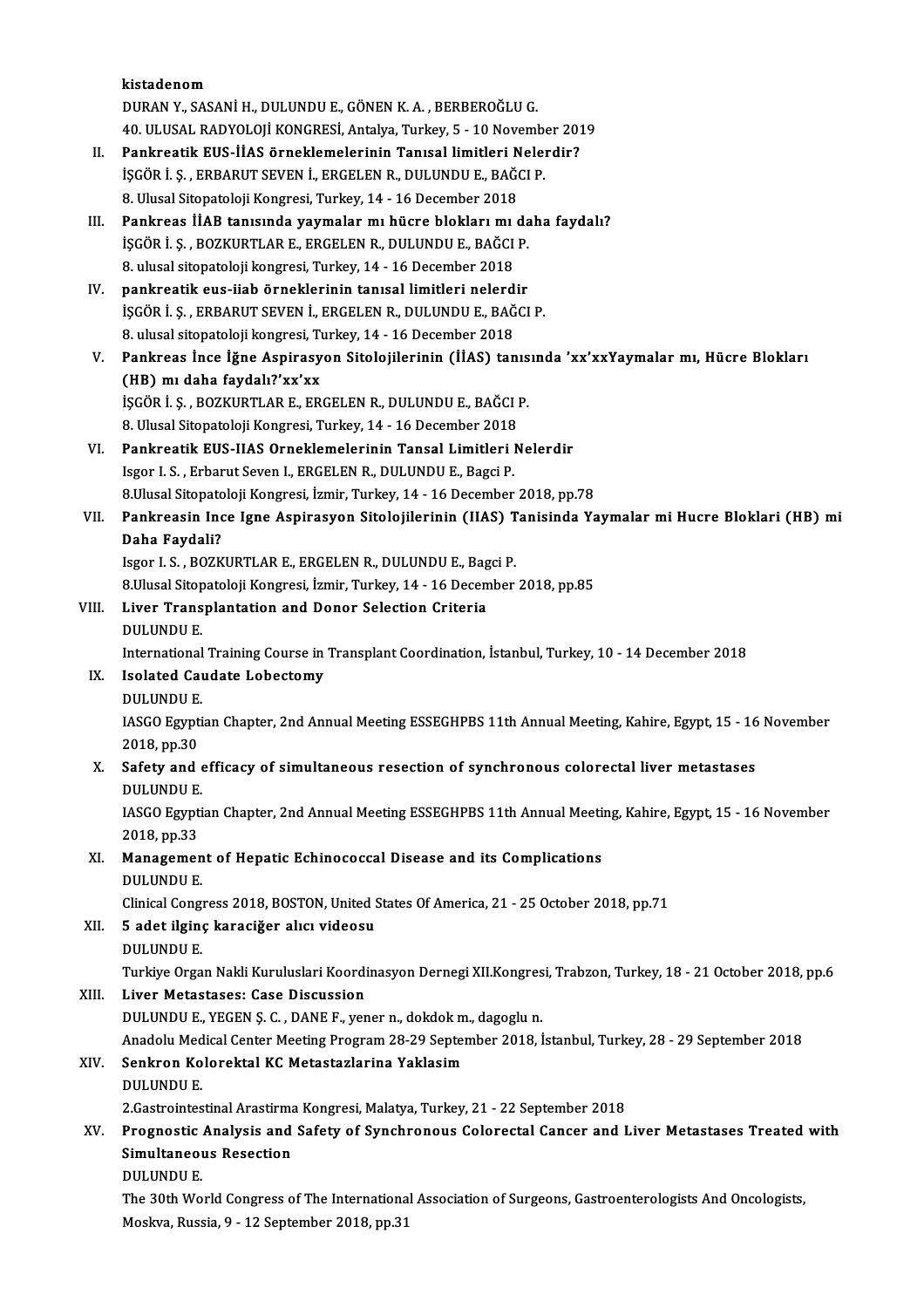| XVI.    | The Factors Affecting the Awareness about Transplantation and Decision of Organ Donation in<br>Istanbul, Turkey                                                    |
|---------|--------------------------------------------------------------------------------------------------------------------------------------------------------------------|
|         | Cevik A., ILGIN C., Erdogan E., Ardali G., Cevik Y., Birtan D., DULUNDU E.                                                                                         |
|         | 27th International Congress of the Transplantation-Society (TTS), Madrid, Spain, 30 June - 05 July 2018, vol.102                                                   |
| XVII.   | HCC Course patient selection for liver transplantation<br><b>DULUNDU E.</b>                                                                                        |
|         | University of Marmara School of Medicine III.International Onco-Surgical Days and HCC Course in Conjunction with<br>IASGO, İstanbul, Turkey, 3 - 05 May 2018, pp.2 |
| XVIII.  | Surgical outcome for synchronous multiple and bilobar colorectal liver mestastases                                                                                 |
|         | <b>DULUNDU E</b>                                                                                                                                                   |
|         | University of Marmara School of Medicine III.International Onco-Surgical Days and HCC Course in Conjunction with                                                   |
|         | IASGO, May 3rd -5th , 2018, Istanbul, Turkey, İstanbul, Turkey, 3 - 05 May 2018, pp.11                                                                             |
| XIX.    | Outflow reconstruction techniques in living donor liver transplantation Marmara University                                                                         |
|         | experience                                                                                                                                                         |
|         | <b>DULUNDU E.</b>                                                                                                                                                  |
|         | University of Marmara School of Medicine III.International Onco-Surgical Days and HCC Course in Conjunction with                                                   |
|         | IASGO, İstanbul, Turkey, 3 - 05 May 2018, pp.13                                                                                                                    |
| XX.     | Özofagus varis kanaması                                                                                                                                            |
|         | <b>DULUNDU E.</b>                                                                                                                                                  |
|         | 21. Ulusal Cerrahi Kongresi, Antalya, Turkey, 11 - 15 April 2018, pp.2                                                                                             |
| XXI.    | Surgical outcome for synchronous and multiple colorectal liver metastases                                                                                          |
|         | <b>DULUNDU E.</b><br>The 118th Annual Congress of Japan Surgical Society, Tokyo, Japan, 4 - 07 April 2018, pp.268                                                  |
| XXII.   | Pankreas Kanserlerinde Minimal İnvaziv Cerrahi Seçenekleri                                                                                                         |
|         | <b>DULUNDU E.</b>                                                                                                                                                  |
|         | Istanbul Endoskopik Ultrason ve Ileri Endoskopi Gunleri, İstanbul, Turkey, 29 - 30 March 2018                                                                      |
| XXIII.  | Safra yolu yaralanması cerrahi tedavisi, ameliyat sırasında, erken, geç dönem cerrahi                                                                              |
|         | <b>DULUNDU E</b>                                                                                                                                                   |
|         | Türk HepatoPankreatoBilier Cerrahi Derneği SAFRA KESESİ VE SAFRA YOLLARI CERRAHİSİ OTURUMU, İstanbul,                                                              |
|         | Turkey, 10 March 2018                                                                                                                                              |
| XXIV.   | Simultaneous resection for synchronous colorectal liver metastases<br><b>DULUNDU E.</b>                                                                            |
|         | Joint Meeting 45th Jordanian Surgical Society,5th Surgical Speciality, 25th Pan Arab Association of Surgeons, In                                                   |
|         | Collaboration with International Association of Surgeons, Gastroenterologists and Oncologists, 30 November - 02                                                    |
|         | December 2017                                                                                                                                                      |
| XXV.    | Outcomes of Simultaneous Liver Resection and Colorectal Surgery for Colorectal Liver Metastases<br><b>DULUNDU E.</b>                                               |
|         | IASGO World Congress HPBSurG Meeting 2017, 15 - 17 November 2017                                                                                                   |
| XXVI.   | Yandaş-karşıt görüş, Multisentrik HCC olgularına yaklaşımRezeksiyon<br><b>DULUNDU E.</b>                                                                           |
|         | 13. Türk Hepato Pankreato Bilier Cerrahi Kongresi, Turkey, 1 - 04 November 2017                                                                                    |
| XXVII.  | Polypoid endometriosis of the extrahepatic bile duct, mimicking Klatskin tumour                                                                                    |
|         | ÖZGÜR M., ergelen r., DULUNDU E., EREN Ş. F., BAĞCI P.                                                                                                             |
|         | European Congress of Pathology, 2 - 06 September 2017                                                                                                              |
| XXVIII. | Polypoid endometriosis of the extrahepatic bile duct, mimicking Klatskin tumor                                                                                     |
|         | günay m. ö., ERGELEN R., DULUNDU E., BAĞCI P.                                                                                                                      |
|         | 29th european congress of pathology, Amsterdam, Netherlands, 2 - 06 September 2017, pp.129                                                                         |
| XXIX.   | Simultaneous resection for colorectal cancer and synchronous liver metastases<br><b>DULUNDU E.</b>                                                                 |
|         | 11thInternational Minimal Invasive Surgery Symposium and 7thCME Course of International Association of                                                             |
|         | Surgeons, Gastroenterologists and Oncologists, Seul, KUZEY KORE, 30 June - 01 July 2017                                                                            |
|         |                                                                                                                                                                    |